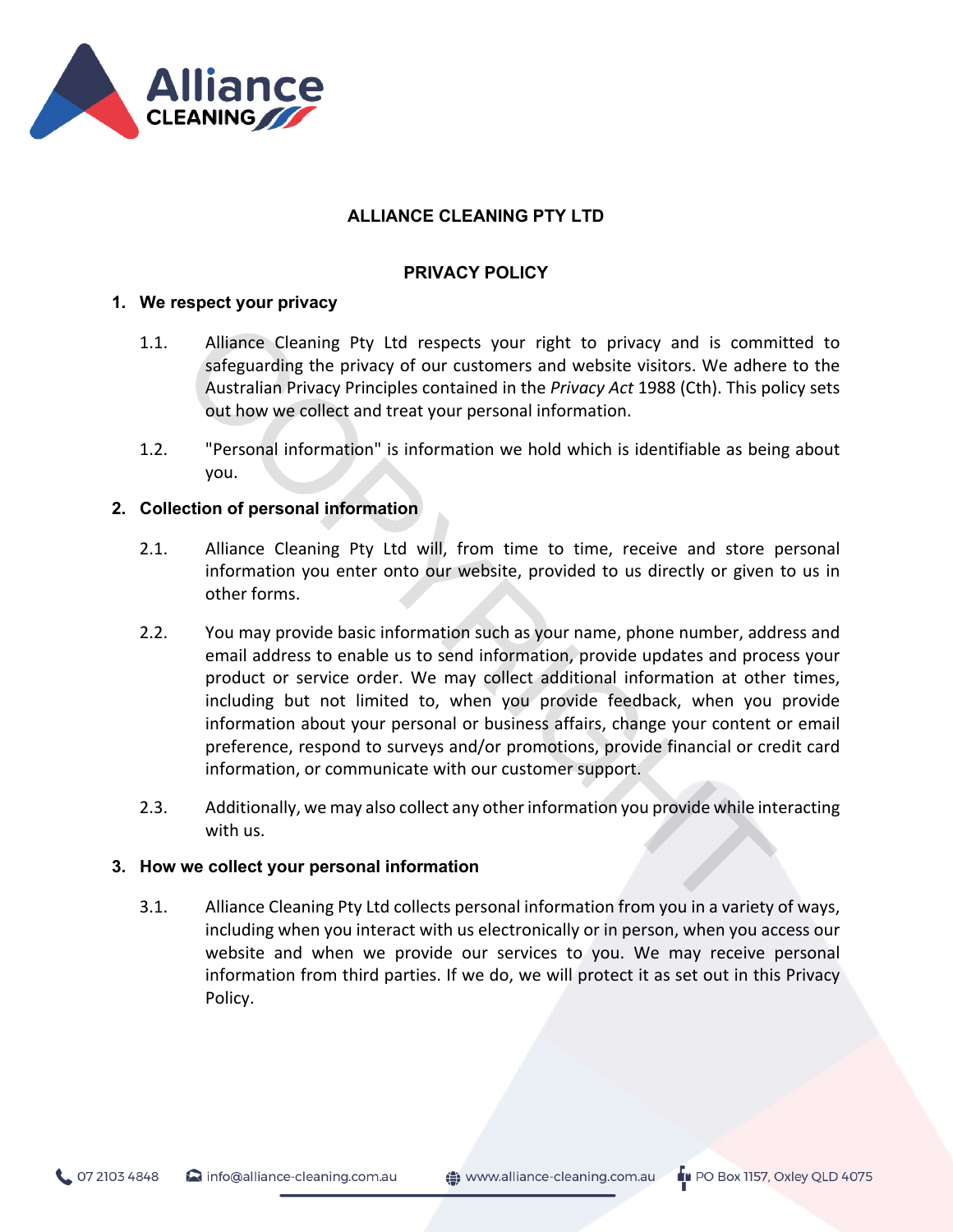

## **4. Use of your personal information**

- 4.1. Alliance Cleaning Pty Ltd may use personal information collected from you to provide you with information, updates and our services. We may also make you aware of new and additional products, services and opportunities available to you. We may use your personal information to improve our products and services and better understand your needs.
- 4.2. Alliance Cleaning Pty Ltd may contact you by a variety of measures including, but not limited to telephone, email, sms or mail.

## **5. Disclosure of your personal information**

- 5.1. We may disclose your personal information to any of our employees, officers, insurers, professional advisers, agents, suppliers or subcontractors insofar as reasonably necessary for the purposes set out in this Policy. Personal information is only supplied to a third party when it is required for the delivery of our services.
- 5.2. We may from time to time need to disclose personal information to comply with a legal requirement, such as a law, regulation, court order, subpoena, warrant, in the course of a legal proceeding or in response to a law enforcement agency request.
- 5.3. We may also use your personal information to protect the copyright, trademarks, legal rights, property or safety of Alliance Cleaning Pty Ltd, www.alliancecleaning.com.au, its customers or third parties.
- 5.4. Information that we collect may from time to time be stored, processed in or transferred between parties located in countries outside of Australia.
- 5.5. If there is a change of control in our business or a sale or transfer of business assets, we reserve the right to transfer to the extent permissible at law our user databases, together with any personal information and non-personal information contained in those databases. This information may be disclosed to a potential purchaser under an agreement to maintain confidentiality. We would seek to only disclose information in good faith and where required by any of the above circumstances.
- 5.6. By providing us with personal information, you consent to the terms of this Privacy Policy and the types of disclosure covered by this Policy. Where we disclose your personal information to third parties, we will request that the third party follow this Policy regarding handling your personal information.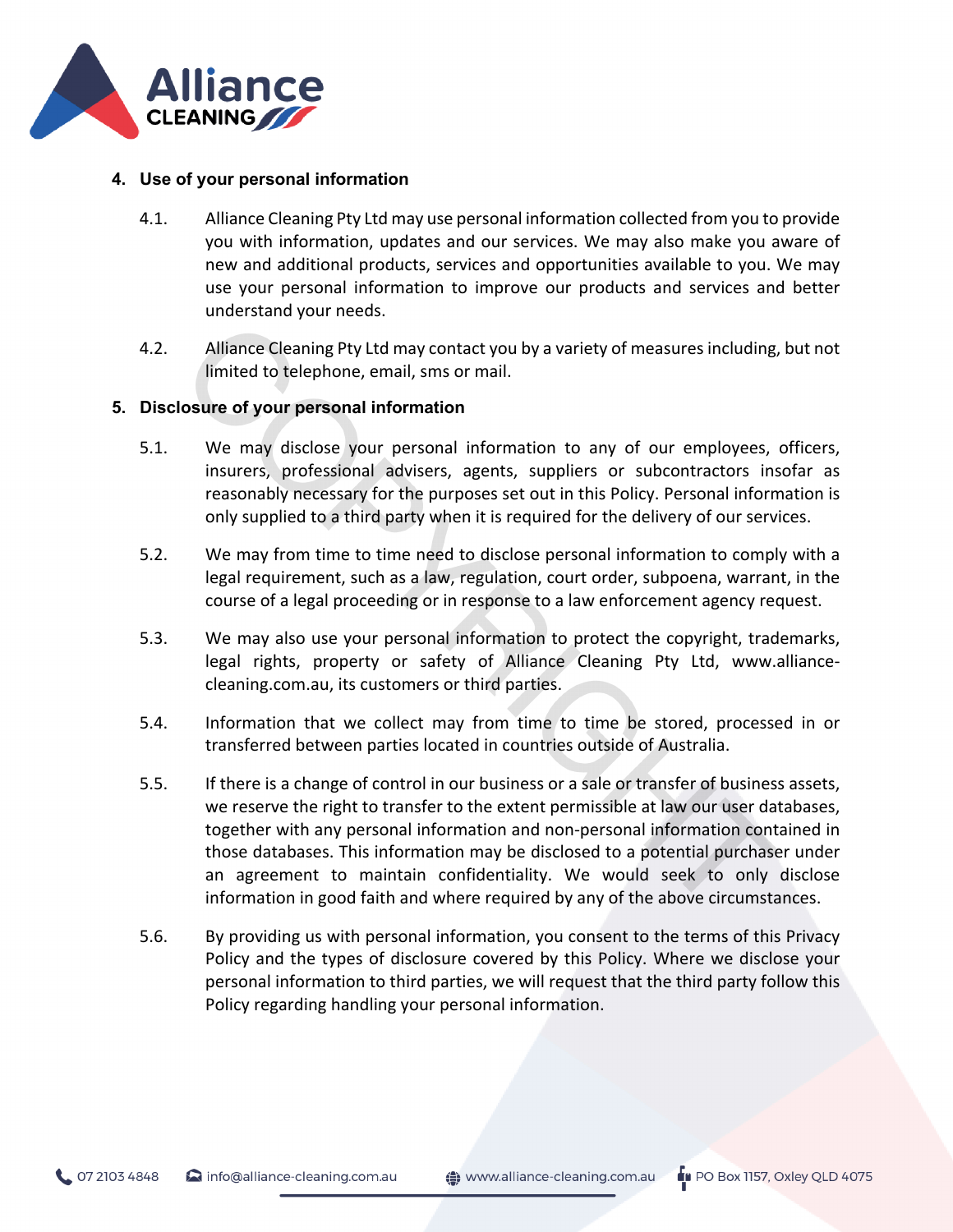

## **6. Security of your personal information**

- 6.1. Alliance Cleaning Pty Ltd is committed to ensuring that the information you provide to us is secure. In order to prevent unauthorised access or disclosure, we have put in place suitable physical, electronic and managerial procedures to safeguard and secure information and protect it from misuse, interference, loss and unauthorised access, modification and disclosure.
- 6.2. The transmission and exchange of information is carried out at your own risk. We cannot guarantee the security of any information that you transmit to us, or receive from us. Although we take measures to safeguard against unauthorised disclosures of information, we cannot assure you that personal information that we collect will not be disclosed in a manner that is inconsistent with this Privacy Policy.

## **7. Access to your personal information**

- 7.1. You may request details of personal information that we hold about you in accordance with the provisions of the *Privacy Act* 1988 (Cth). A small administrative fee may be payable for the provision of information. If you would like a copy of the information, which we hold about you or believe that any information we hold on you is inaccurate, out of date, incomplete, irrelevant or misleading, please email us at info@alliance-cleaning.com.au.
- 7.2. We reserve the right to refuse to provide you with information that we hold about you, in certain circumstances set out in the Privacy Act.

#### **8. Complaints about privacy**

8.1. If you have any complaints about our privacy practices, please feel free to send in details of your complaints to PO BOX 1157, OXLEY QLD 4075. We take complaints very seriously and will respond shortly after receiving written notice of your complaint.

#### **9. Changes to Privacy Policy**

9.1. Please be aware that we may change this Privacy Policy in the future. We may modify this Policy at any time, in our sole discretion and all modifications will be effective immediately upon our posting of the modifications on our website or notice board. Please check back from time to time to review our Privacy Policy.